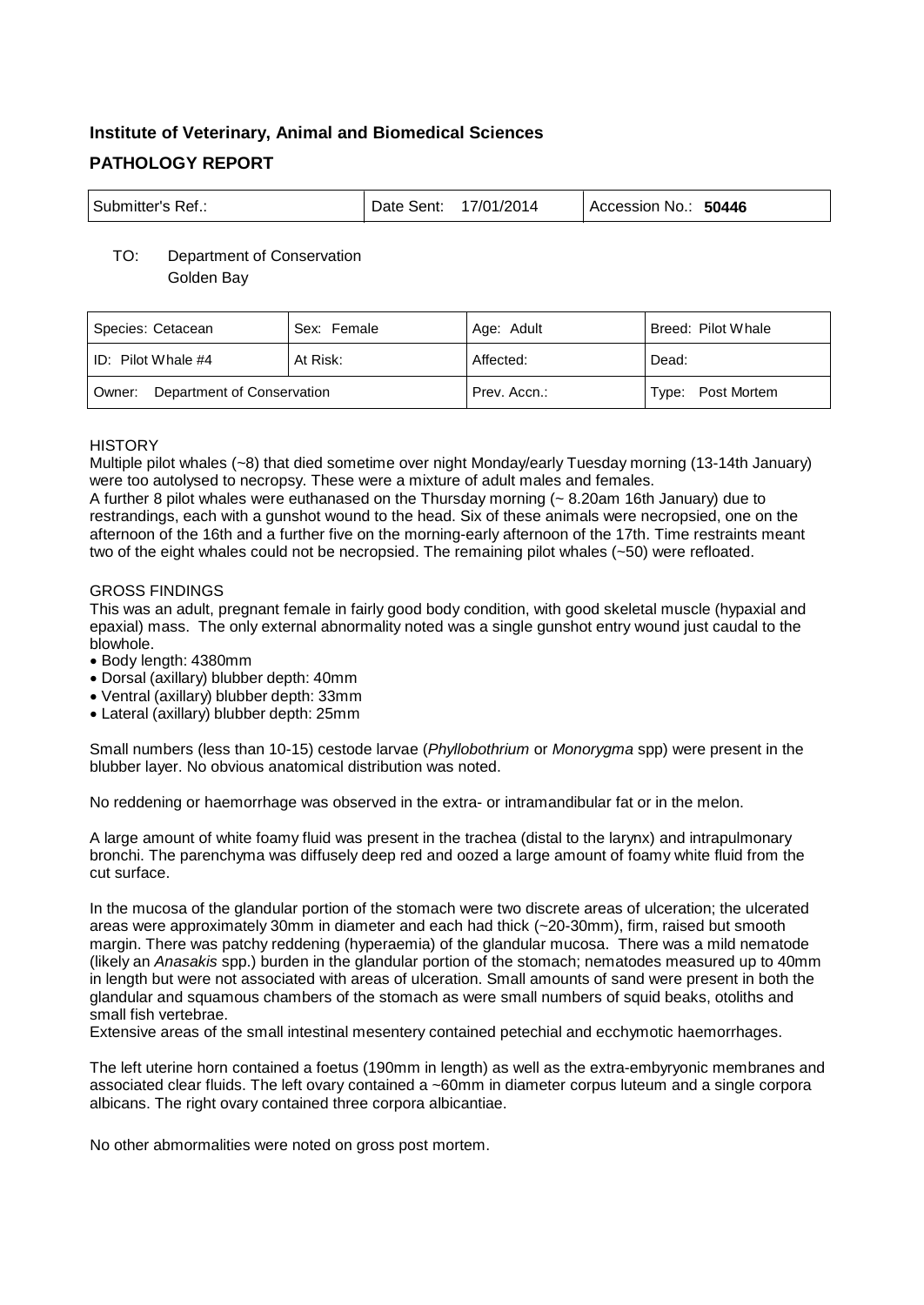#### Accn. No.: 50446 Page 2 of 3 Page 2 of 3 Page 2 of 3 Page 2 of 3 Page 2 of 3 Page 2 of 3

## HISTOPATHOLOGY

- Lung: there is marked congestion and scattered intra-alveolar haemorrhage. Multiple bronchi and alveolar spaces contain variable amounts of pale eosinophilic granular material admixed with small numbers of macrophages with moderate amounts of finely vacuolated cytoplasm.
- Heart: cardiomyocytes demonstrate mild to moderate anisokaryosis.
- Liver: most hepatocytes contain small amounts granular golden brown intracytoplasmic pigment, likely iron (in the form of haemosiderin) and/or lipofuscin.
- Spleen: there is moderate congestion.
- Kidney: there is marked congestion.
- Sections of skeletal muscle and adrenal gland show no obvious abnormalities.

## DIAGNOSIS

No obvious cause of stranding, cause of death- euthanasia via gunshot.

## **COMMENTS**

This was an adult, pregnant female in good body condition.

There was a moderate gastrointestinal and mild integumentary (skin and blubber) parasite burden which is common in free-living cetaceans and is not an indication of a diseased animal (however, parasite burdens tend to increase to large numbers in individual animals with underlying disease).

Nematodes were present in the glandular portion of the stomach. Several gastric ulcers were also present in the glandular portion of the stomach. At gross post mortem, the ulcers had a thick and possibly fibrotic (scarring) margin indicating a degree of chronicity, thus these ulcers may not necessarily be related to the stranding event.

This animal and the other five pilot whales all had several ulcers in their stomachs, not all of which were associated with the presence of gastric nematodes. However, histological exam of the stomach from the pilot whale 50447 showed multiple cross sections of nematodes within the wall as well as a robust inflammatory response, indicating the presence of these parasites is causing damage (ulceration) to the stomach.

Apart from a small numbers of squid beaks, there were no other ingesta within the stomach indicating this whale had not eaten for several days.

There was severe pulmonary oedema and congestion of the lung; this is likely due to the stress of stranding and progressive shock as blood starts to pool in the lungs and the cardiovascular system starts to shut down. This results in fluid from the bloodstream (minus the red blood cells) being squeezed/forced out into the small airways of the lung. This fluid then mixes with the small small amount of fluid normally present in the lung (this is called surfactant) and the result in the formation of white frothy/foamy fluid and this is termed pulmonary oedema. This will prevent proper oxygen and carbon dioxide exchange in the lung. Histology of the lung confirms the presence of proteinaceous fluid within the bronchi and alveolar spaces. The fluid is accompanied by foamy alveolar macrophages (these cells try to eliminate some of this excess fluid) indicating the fluid has likely been building up over the last 24 hours or so.

There was no obvious cause of stranding with the immediate cause of death due to humane euthanasia via gunshot.

An index of suspicion of sonar or seismic injury in cetaceans relies on examination of the brain, meninges (the thin connective tissue lining of the brain) and acoustic structures of the head (the include acoustic fat, air sinuses and the ear). Findings can be subtle, such as small haemorhages and blood clots in the acoustic fat, brain/meninges or air-sinuses; these changes are suggestive but not conclusive proof of sonar or seismic injury.

Other findings reported in affected cetaceans include gas and fat emboli in the brain and acoustic structures. It has been suggested that following exposure to sonar or seismic activity, affected cetaceans undergo a rapid ascent from a deep dive and suffer a form of decompression sickness (the "bends"). It is thought that fat and gas are then forced into the bloodstream (called emboli) and travel down smaller branches of the bloodstream until they become trapped. Generally these emboli are very small and seldom seen with the naked eye.